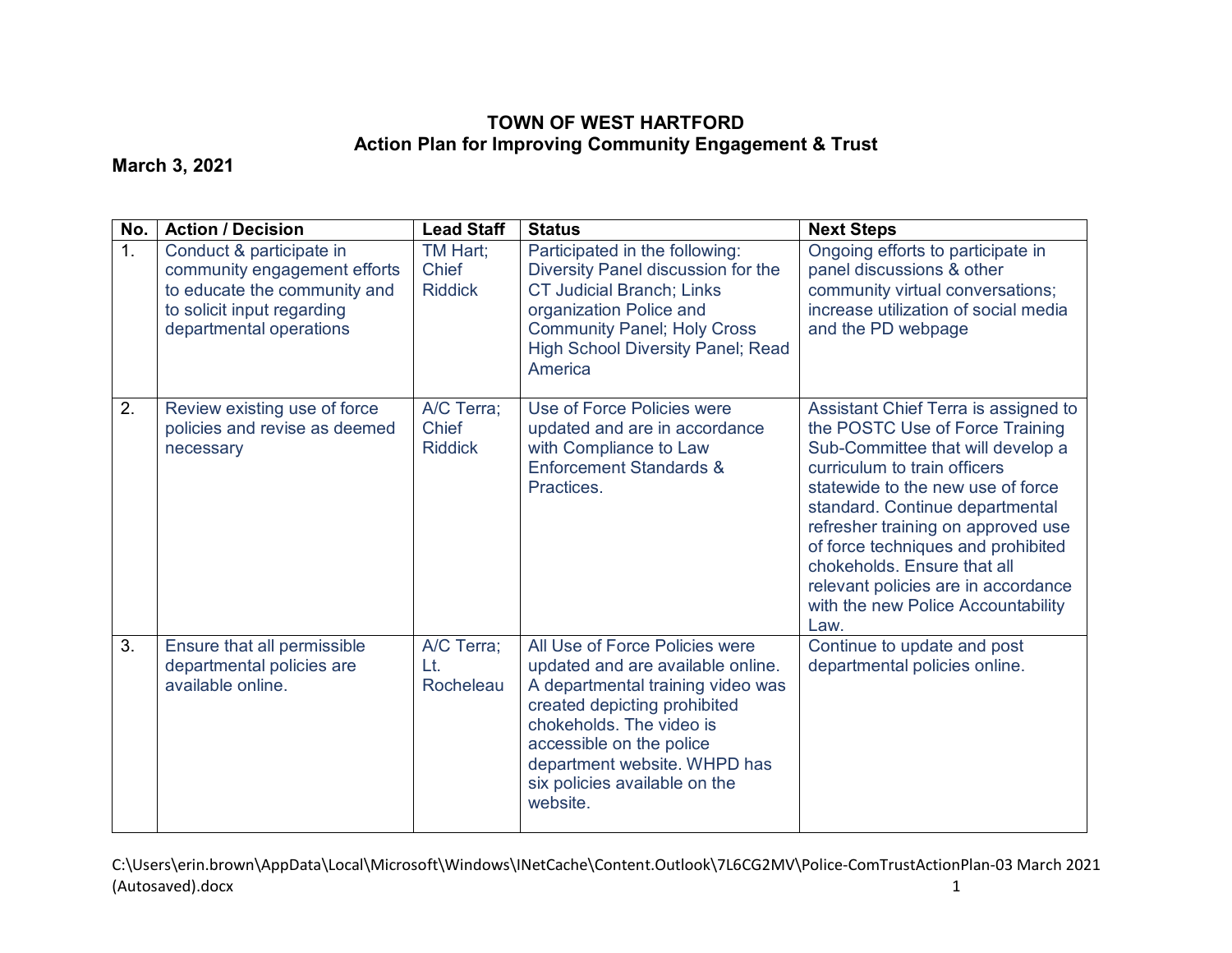| $\overline{4}$ . | Related to the transparency<br>goal, develop a report with data<br>on use of force, performance<br>measures, and other key<br>statistics to share with Council<br>and the public | Capt.<br>Perruccio;<br>Lt.<br>Rocheleau                                      | WHPD had identified NexGen and<br>PowerBi to generate reports.<br>WHPD has produced a sample<br>use of force report. Data will<br>include: total number of use of<br>force incidents; type of force used;<br>gender of subject; race of subject,<br>age of subject; injury to subject.                                             | Present the information to the PSC<br>at the April meeting.                                                                                                             |
|------------------|----------------------------------------------------------------------------------------------------------------------------------------------------------------------------------|------------------------------------------------------------------------------|------------------------------------------------------------------------------------------------------------------------------------------------------------------------------------------------------------------------------------------------------------------------------------------------------------------------------------|-------------------------------------------------------------------------------------------------------------------------------------------------------------------------|
| 5.               | Review the organization and<br>composition of citizen review<br>board, and recommend any<br>revisions to the Town Council                                                        | TM Hart;<br><b>Chief</b><br>Riddick;<br>A/C Terra;<br>Corporation<br>Counsel | We have evaluated and assessed<br>24 different types of citizen review<br>boards from across the nation.<br><b>Corporation Council has</b><br>completed a final document that<br>was passed by Town Council in<br>February.                                                                                                        | Create a training outline with<br>recommended topics.                                                                                                                   |
| 6.               | Pilot/demo various body<br>cameras over the next 6-8<br>months and include an<br>appropriation to purchase<br>cameras in the FY 22 budget or<br>CIP.                             | Chief<br>Riddick:<br>Capt.<br>Perruccio                                      | WHPD management and union<br>have signed created a draft MOU<br>for the police union.<br>We participated in several<br>bodycam presentations and have<br>selected three vendors for testing<br>and evaluating. WHPD is<br>currently conducting a T&E with<br>Axon company. The other two<br>vendors are Panasonic and<br>Motorola. | WHPD hopes to conclude T&E and<br>make a selection by July 1, 2021.<br>WHPD will be applying for a state<br>grant to cover 30% of the Town's<br>cost for the body cams. |
| 7.               | Review equipment acquired<br>through 1033 program and<br>recommend policy changes as<br>deemed necessary                                                                         | A/C Terra;<br>Lt.<br>Rocheleau                                               | An inventory of all 1033<br>equipment in our possession has<br>been conducted. The PD<br>possesses 21 groups of items.<br>Including, but not limited to<br>medical bags, sleeping bags,<br>rifles, weapon lights, and jaws of<br>life. We have temporarily                                                                         | The PD will be returning 19 rifles to<br>the Military. We are awaiting further<br>instructions from the military.                                                       |

C:\Users\erin.brown\AppData\Local\Microsoft\Windows\INetCache\Content.Outlook\7L6CG2MV\Police-ComTrustActionPlan-03 March 2021 (Autosaved).docx 2